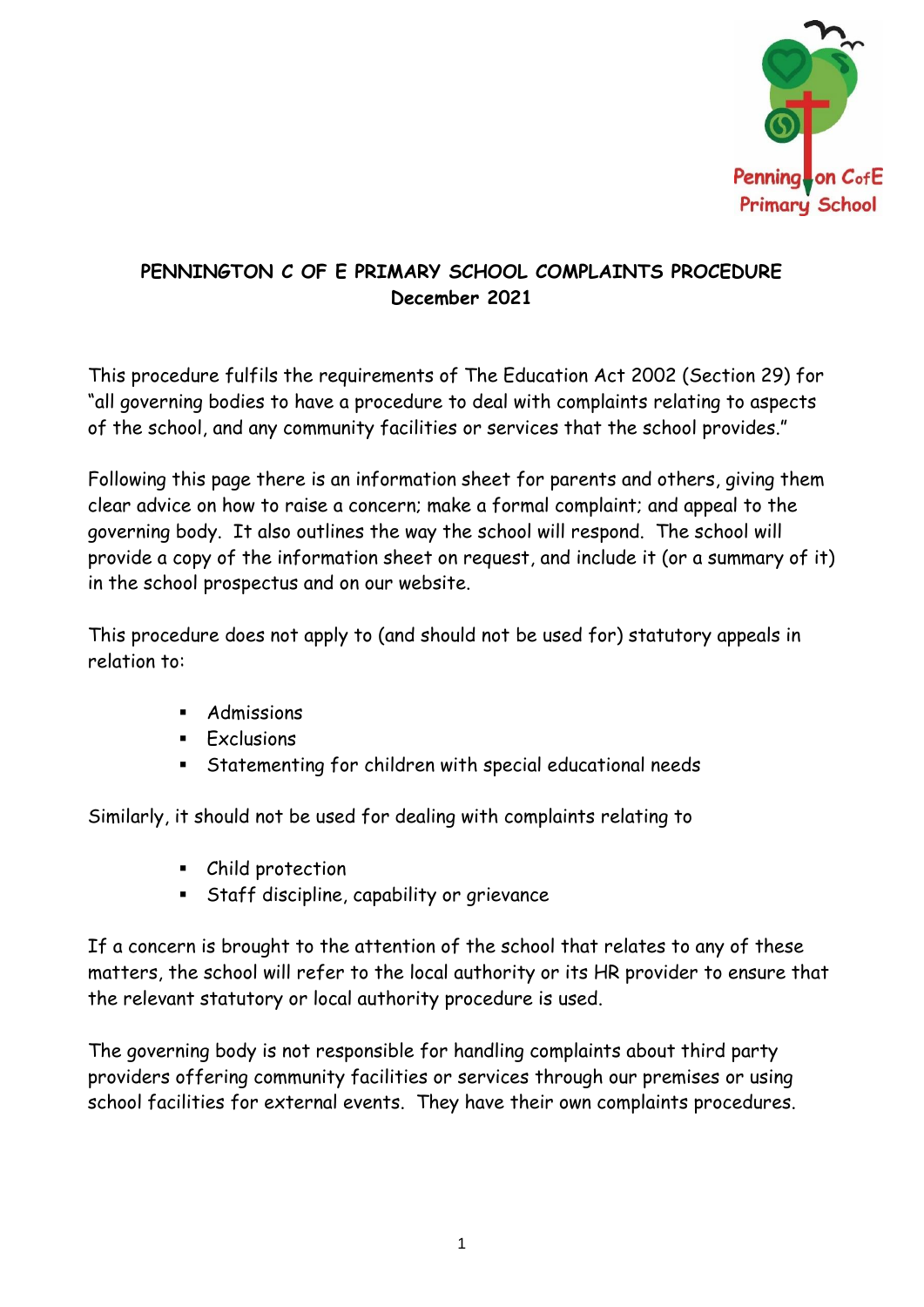## **ADOPTED AT A MEETING OF THE FULL GOVERNING BODY / COMMITTEE**

**SIGNED:** Elisabeth Fenwick (Chair of Governors / Chair of committee)

**DATE:** December 2021

### **TO BE REVIEWED BY (DATE):** December 2023 **PENNINGTON C OF E PRIMARY SCHOOL COMPLAINTS PROCEDURE**

#### **Who can raise a concern or make a complaint?**

Anyone who has dealings with the school can use this procedure, whether a pupil, a parent or carer, a visitor, a neighbour, or a provider of a service to the school. If you wish to raise a concern or complain on someone else's behalf, the school will only deal with this if the person on whose behalf you are complaining is unable to do so for themselves. If this is the case, we may be able to direct you to or obtain support from a local advocacy service, such as People First.

#### **How will my concern or complaint be handled?**

Our procedure has three stages:

- 1. Responding to concerns
- 2. Investigating complaints
- 3. Appeal to the governing body

At any point in the handling of your complaint, there is the possibility of a 'resolution' meeting. The school will try to deal with your complaint as quickly as possible. If you have concerns about the time being taken, you should raise this with the Clerk to the governing body.

#### 1. Responding to concerns

If your concern is about something that a person has or has not done, for example the Headteacher, another member of staff, a governor, or a volunteer, you should make an arrangement through the school office to speak to that person or their manager (and not approach them while they are 'on duty'). If your concern is about an aspect of school practice or policy, you should contact the headteacher. We want to respond to your concern as quickly as possible, but it may not be possible to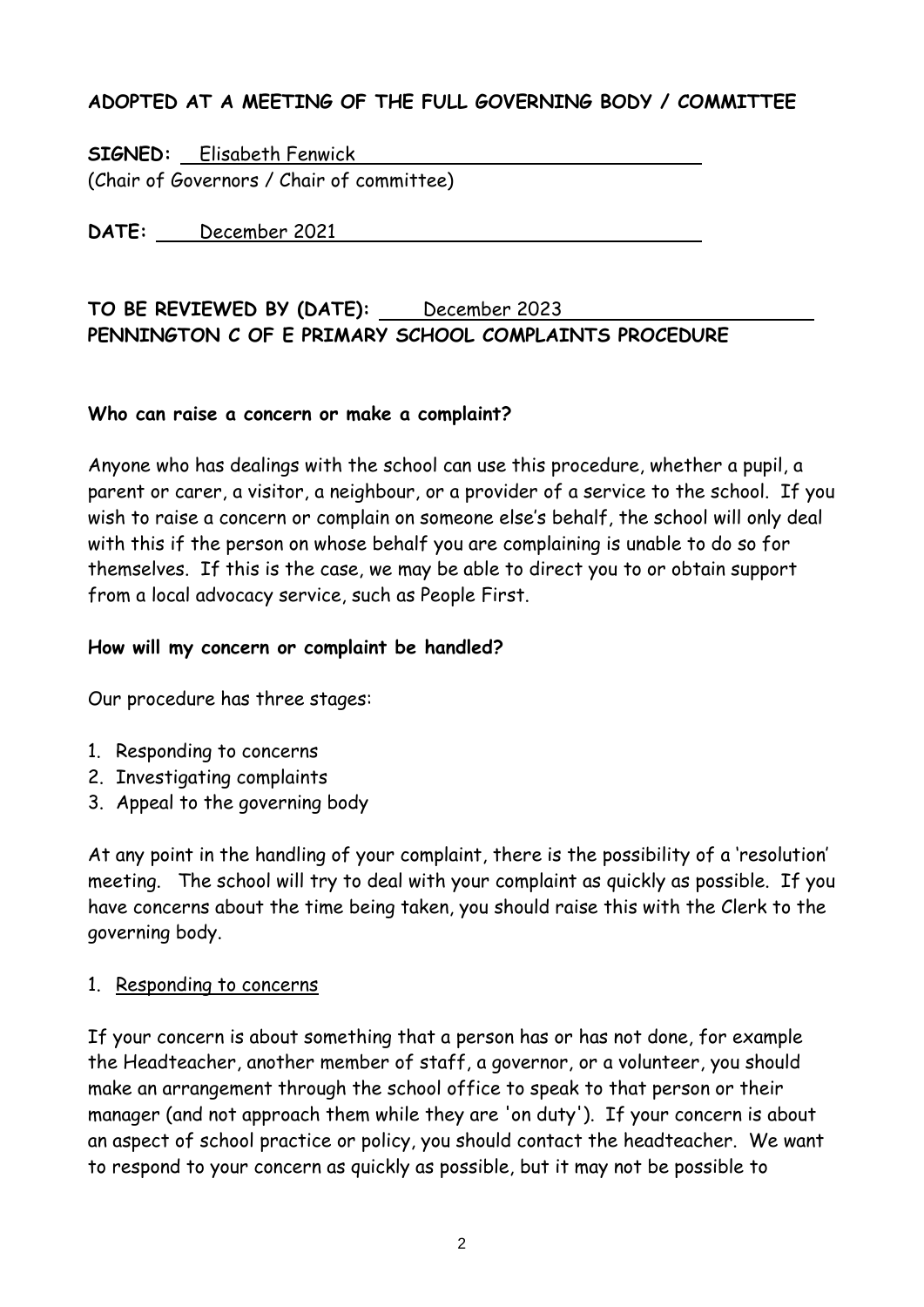arrange an immediate meeting: an appointment within a few days may be necessary. We can reassure you that most concerns are usually resolved at this stage.

### 2. Investigating complaints

If you remain dissatisfied by our response to your concern, then you should make a complaint to the headteacher. The headteacher will arrange for the complaint to be investigated and respond to you within a reasonable time.

If your complaint is about the headteacher, you should contact the Chair of Governors who will arrange for it to be investigated by a nominated member of the governing body. If your complaint is about the Chair of Governors, you should contact the Clerk to the governing body, who will make the arrangement. In all cases,

- state that you are making a complaint
- give specific details
- say what you want the school to do to put things right

If you need help to set out your complaint in writing, the school will arrange for this for you. All letters should be sent to the school address, marked 'Confidential: for immediate attention'.

Please be aware that if your complaint alleges misconduct by a member of staff, any investigation by the school and subsequent formal action is protected by confidentiality. You will not know the outcome and the right of appeal will not apply.

### 3. Appeal to the governing body

If you remain dissatisfied with the outcome of the investigation into your complaint, you may appeal to the governing body. The Chair of Governors (or the Clerk) will arrange for a panel of governors to consider your appeal and respond to you within a set timescale. For complaints about staff (except the Headteacher) or volunteers who work in school, this is the final stage of the complaints procedure and the panel's decision is final. If you are complaining about either the Headteacher or a member of the governing body, and are dissatisfied with the nominated governor's response, you have a further right to appeal to a panel of governors (not including the nominated governor who first investigated your complaint).

The letter giving the school's decision following the investigation will tell you how to make an appeal; this is usually by writing to the clerk. The governing body will arrange for a panel of three governors to **hear your appeal in person OR review your complaint**. After this **hearing OR review**, the panel will notify you of their